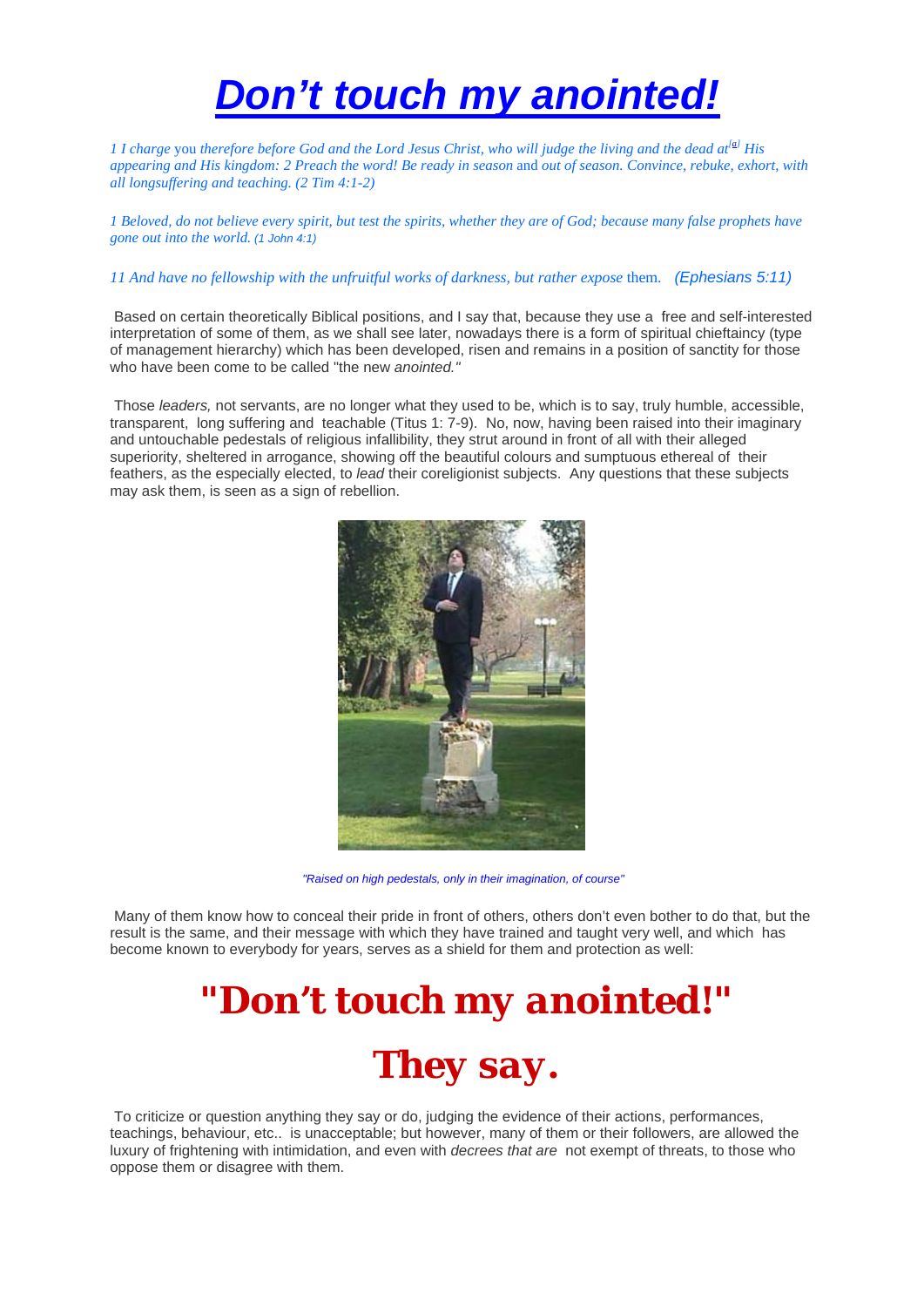# *"Woe to those who touch the anointed!"*

 Defending themselves like a cat defending her young from the criticism of their teachings or their alleged ministry that those of us who dare to do so do, the response from them or their coreligionists - something that we do not dare to do - is always to question the motives; unhindered, claiming envy, jealousy, or hatred, and so on. As if we could really judge the intent of the heart. They forget that the only one who can judge the heart is God, who is the only one who (truly) sees (everything).

 Therefore, for the rest of the mortals, we are not allowed to observe and report their ravings, and reprehend them (2 Tim. 3: 16), which is like falling into the sin of *gossip* and *criticism,* they say. To that end - and among other actions –the Word of God is brandished in an inappropriate manner, presenting different Old Testament examples taken out of their original context and intent. Let's look at some of those in more detail.

### *Comparing the modern "anointed" with Moses*

 One of these examples: The *gossip* (\*) of Miriam and Aaron against Moses, and the punishment they suffered (see Numbers 12), without understanding that the brother and sister of Moses proceeded really badly, driven by jealousy and racism, and not by a healthy criticism (\*\*).

 (\*) G*ossip is detrimental conversation against an absent person. (\*\*) The critical review is judgement about someone or something.*

 Another of several examples presented, is the rebellion of Korah (Nm. 16), in which Dathan and Abiram, and On, etc. *"became insolent, and rose up against Moses... with them were two hundred and fifty Israelite men ..."* (Nm. 16: 1, 2). Putting this case as an example, we also feel is especially absurd.

 Korah and others, because of *jealousy* and *rebellion* rose up against the spiritual authority that God had placed in His people. Several things must first be understood:

- 1. Moses was a type of Christ. He was the true and chosen mediator that God had raised up to guide His people, taking them out of Egypt and taking them across the desert to the Promised Land. Rising up against Moses at that time, would be like today rising up against Jesus Christ (himself) when he was a man on earth (1 Ti. 2: 5)
- 2. Today there are no figures such as Moses, because we live in a very different dispensation to that of the Old Testament Israel. But there is more;
- 3. If Moses had publicly done something sinful, evil or wrong, it would have been entirely lawful and scriptural that people would have risen up to denounce rectification, publicly exposing his alleged sins. That would not have been *gossip,* or unauthorized criticism, but an act of justice. That was not the case however, because Moses was faithful every day in his pilgrimage (Nm. 12: 7)

 If Moses had required correction or reprimand, publicly or privately, it could have been given, because God has always had his prophets ready for the event, as was the case of Nathan with regard to David (2 S. 12).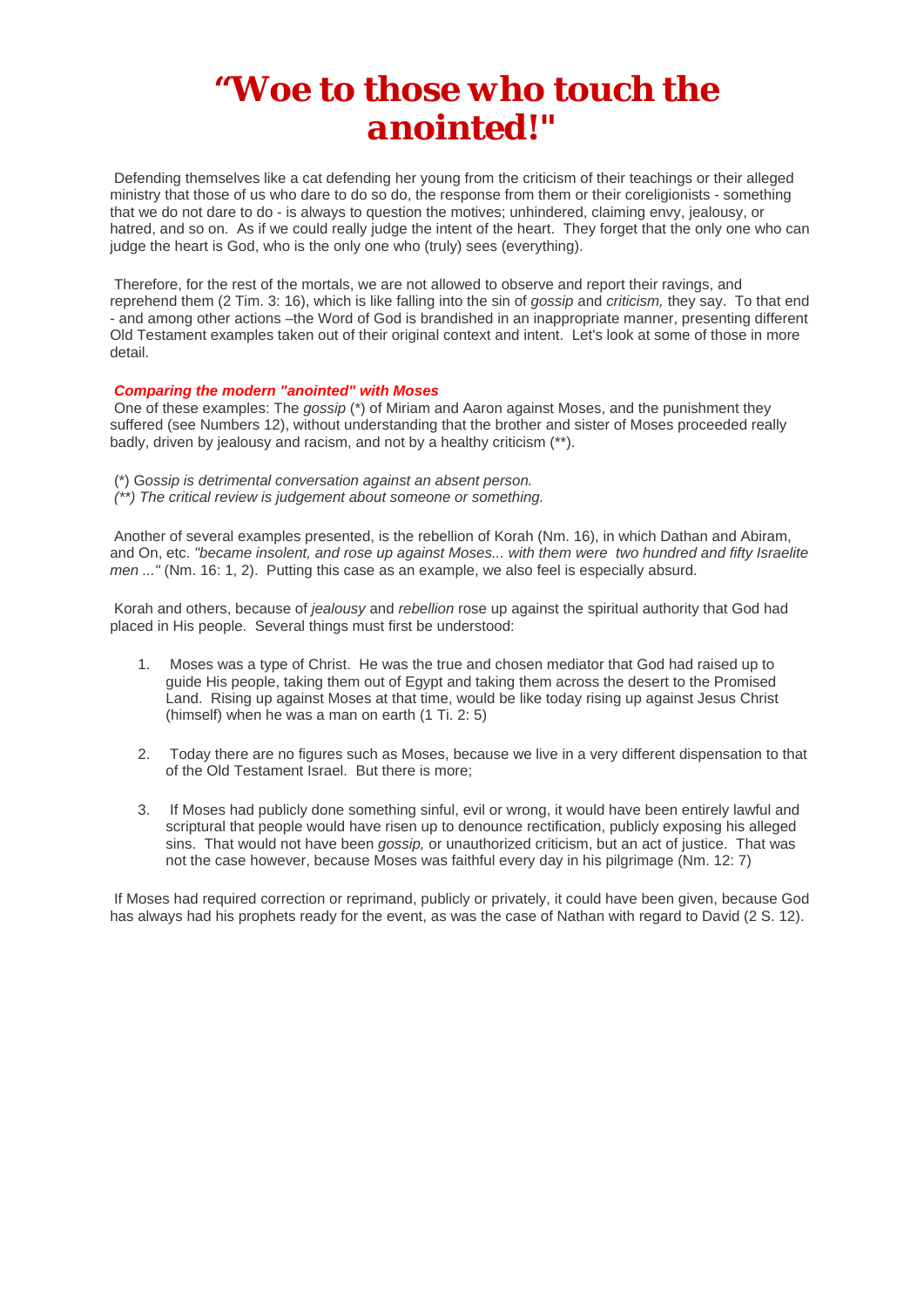

*"Gossip is not healthy criticism or Biblical rebuke - 2 Ti. 4: 2 - but a tool of the devil to destroy with the tongue "*

#### *The example of Paul and Peter / privately or publicly?*

 Brothers, if we wish and pray for true Christianity according to the Bible, then no one in the Body of Christ or presumably in it - can be immune to correction; nobody!

## • **Whoever teaches heresy publicly, must be reprimanded publicly.**

The latter case is described for us in the Word of God when Paul reprimanded Peter, and he did it publicly:

11 Now when Peter<sup>[[a\]](http://www.biblegateway.com/passage/?search=GAL%202:11-21&version=50;#fen-NKJV-29087a#fen-NKJV-29087a)</sup> had come to Antioch, I withstood him to his face, because he was to be blamed;....... 14 But when *I saw that they were not straightforward about the truth of the gospel, I said to Peter before* them *all, (Galatians 2:11+14)*

The matter was that the Apostle Peter, before some Jews came on behalf of James, ate with the Gentiles,

"...but when they came, he withdrew and separated himself, fearing those who were of the circumcision (party). 13 And the rest of the Jews also played the hypocrite with him, so that even Barnabas was carried away with their hypocrisy. *"(Galatians 2: 12, 13)*

 In other words, Paul, realized that Peter was being hypocritical and grossly dishonest, and others continued in their sibylline (ambiguous) steps. **Publicly sinned, he was publicly reprimanded.** That is a very clear example of how we should proceed today also, and there is more teaching in the Word on this matter:

*19 Do not receive an accusation against an elder except from two or three witnesses. 20 Those who are sinning rebuke in the presence of all, that the rest also may fear. (1 Timothy 5: 19, 20)* 

 As we can see here, the reason is not so much that the public offenders repent, but (also) so that others separate themselves and withdraw from evil.

 Paul could not have discussed, taking into account a minimum sense of justice, this issue of Peter privately with him, because it was not a personal matter, that is, it was not that Peter particularly offended Paul. The point is that Peter, for his fear of man, had led those believers who were with him astray; therefore Paul was not only obliged to correct Peter, but also to correct the situation of error that Peter had caused among them.

 As we can also see that, a Christian, in this case Paul, dared to "touch" the *anointed* Peter, who in his day had been declared blessed by the very Lord Jesus Christ (Matthew 16: 17).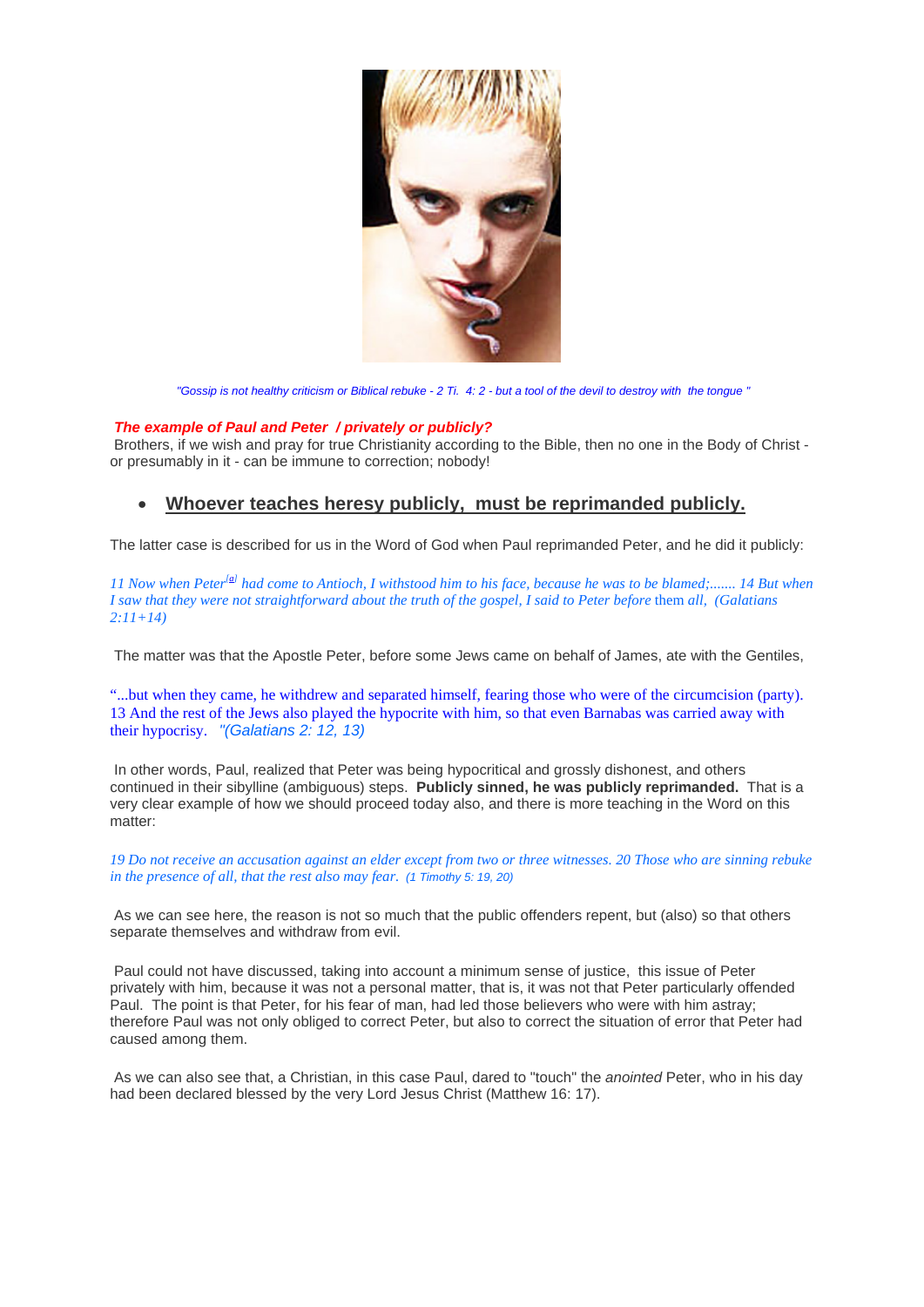

*"Any hypocrisy and false truth, and any heresy and those who promote it, all of this has to be put in the open, with all reprimand and exhortation and doctrine - 2 Ti. 4: 2 -. That process is part of love as well; otherwise it is dishonesty and cowardice "*

We thank God so much, that in this dispensation of grace and truth (Jn 1: 17), now there are no (extra) especially *anointed people,* but all true Christians, having been constituted children of God by adoption ( Jn. 1: 12; Ro. 8: 15; Gál. 4: 5) are anointed, (and that includes) all of us, because of the Anointed one, Jesus Christ, or Messiah! There are no differences between any of us, but we are all brothers (Matthew 12: 48, 23: 8) and equal before God.

 If a kind of *"elite leaders class "* is allowed to exist, whose teachings and actions can not be challenged by anyone, put in the light of the Word, and publicly exposed, then we have a cancer within the Church body, in which, if we don't repent and correct in time, we will increasingly suffer the consequences, as indeed has already started to happen over the last few years, and for this part (it) is so frightening, leading to form a metastasis.

#### *1. So what does "don't touch the anointed" mean?*

We can not use the Bible or any part of it, as a resolute weapon to our convenience. I think that even in theory all will agree with this. When we read this*,* "Do not touch My anointed ones, And do My prophets no harm." *(Ps 105: 15),* we can not use that scripture to defend the indefensible.

 Therefore, we will go step by step. First we have to understand what the word of God has to teach us about what is anointed, and then we will continue with the exposition of our discussion in an exegetical form. We can see that in the Old Testament, those who we called the *anointed* were people who were separated by (and for) God to perform three different functions. The first time that someone is mentioned with this appellative (title), it's for the *priest:*

*Exodus 29:29 "And the holy garments of Aaron shall be his sons' (garments) after him, to be anointed ...*

*Leviticus 4:3 if the anointed priest sins, bringing guilt on the people, ...*

We see that Aaron was the first priest anointed by Moses – a type of Christ - (see Ex. 29), and was not free of sin, or of being reprimanded.

 But the first person expressly mentioned as a *prophet,* and that by God directly, was Abraham (Gn. 20: 7), and about the care that God had and has for his men, we read in the Bible:

| 14 He permitted no one to do them wrong;   | Yes, He rebuked kings for their sakes,            |
|--------------------------------------------|---------------------------------------------------|
| 15 Saying, "Do not touch My anointed ones, | And do My prophets no harm." (Psalm 105: 14, 15). |

Also in 1 Chronicles 16: 22,

22 *S[a](http://www.biblegateway.com/passage/?search=1%20Chron%2016:22;&version=50;#fen-NKJV-10843a#fen-NKJV-10843a)ying*, "Do not touch My anointed ones, And do My prophets no harm."<sup>[a]</sup>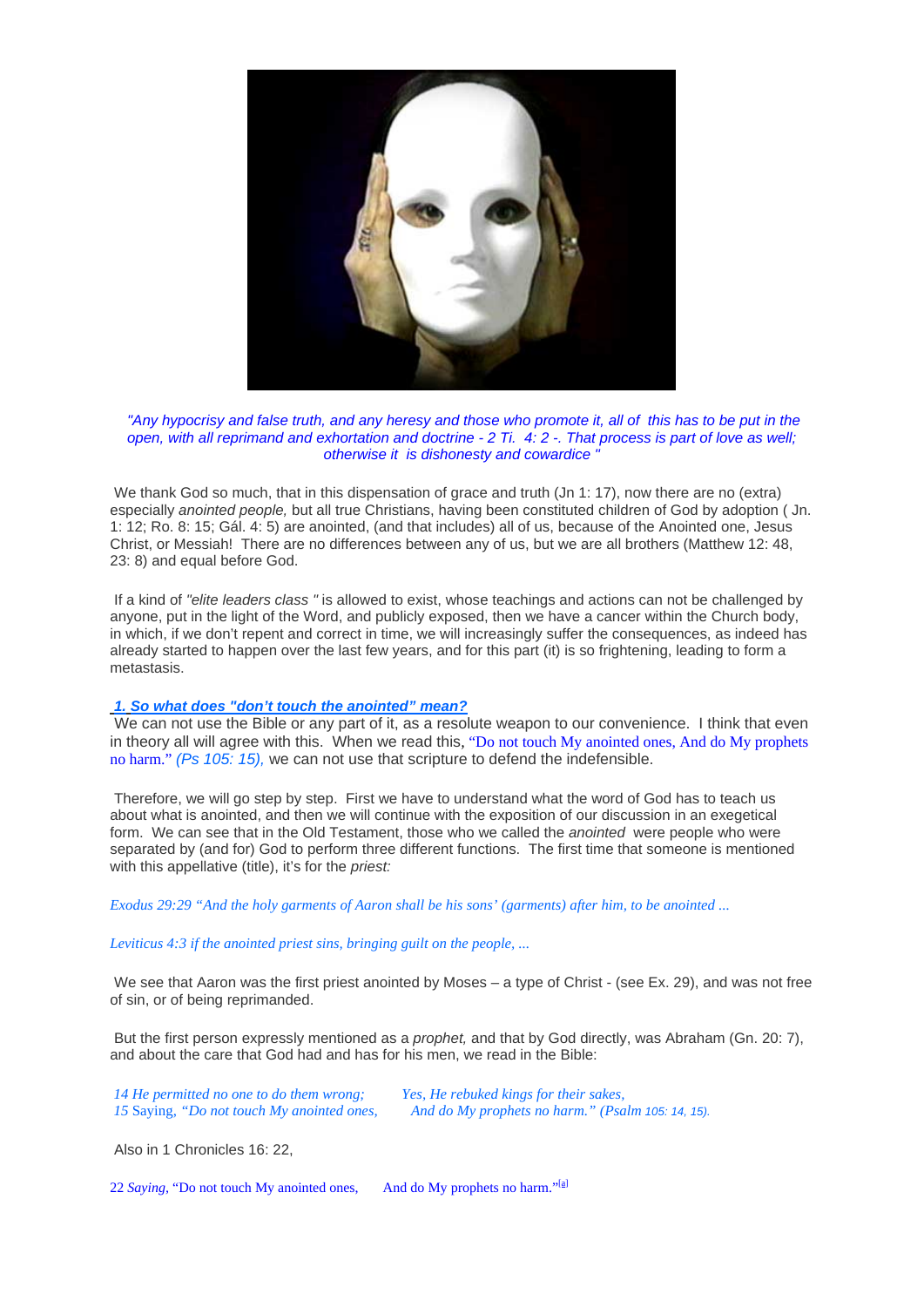As we shall see in more detail a little later, that Abraham was vindicated by God as being a prophet, and therefore, the Lord's anointed.

#### *In the Old Testament*

In the Old Testament, the anointed of God belonged to three classes:

- *1. The prophets*
- *2. The priests*
- *3. The kings*

 In the Israel of the Old Testament, as it has already been mentioned, the three aforementioned described, corresponded to people who were set apart for God for their respective jobs or positions. The prophets were called directly by God and anointed with His Spirit (Num. 11: 29). The priests and kings were anointed with oil to carry out their offices, for which they were called, and so were recognized as the "anointed of the Lord" (see Ex. 30: 22-31, 37: 29, 40: 12 -16; Lev. 4: 16; 6: 20; Num. 3: 3: 35: 25, 1 Sam. 2: 10; 10: 1, 16: 12, 13; 2 Sam.1: 21; 2: 4 ; 5: 3; 23: 1; Is. 61: 1; Luke. 2: 26; Luke. 4: 18; Acts. 4: 27, 10: 38)

 Those three aforementioned offices, would be chosen and placed on Jesus of Nazareth, the Messiah meaning the anointed - therefore Jesus Christ is the anointed 'par excellence', and as we said before, each one of us who is saved is his anointed, because He is the Anointed (2 Cor. 1: 21), who by His Spirit has come to dwell in each one of us, as we are one in Him and with Him ... And there are no differences between one and the other in that context and in this dispensation!

 Therefore, in this time (era), being what in principle means "do not touch the anointed" - which we will see in a moment – this must be applied to all believers without distinction, and not just a few exclusive and public *leaders.* Or all or none!



*"The priests, and even more importantly, the high priests - should be irreproachable people, and if not, they should be consistently reprimanded, something which, for example, Eli did not do with his sons who were priests, so therefore there came in time, God's terrible judgement - 1 S. 2: 12-25 "*

 Thus, definitively, what does *"Do not touch the anointed" mean?* Let's go step by step. In the Old Testament, *"do no touch"* the anointed nor the prophets, had the sense of not doing them wrong, or unfairly aggravating them or killing them. The very specific case was when Abimelech was about to take Sarah, who was the wife of Abraham, as a concubine, and God as he did (was about to do it), intervened directly (see Gn. 20: 3-7), as he (Abraham) was an anointed one.

 Indeed, in this case, this man, Abimelech, and even in his ignorance, was on the verge of committing a great sin, offending and harming Sara and Abraham (although Abraham had looked for it {had done a crazy thing}, see the story).

#### *David and Saul*

 Another case was that of David and King Saul. In 1 Samuel 24, we find King Saul, stubbornly and unjustly chasing David with satanic zeal and trying to kill him. However, in spite of his stubbornness, God gave Saul into the hands of David twice, the first time at the Cave En-gadi in the Desert. David would have been able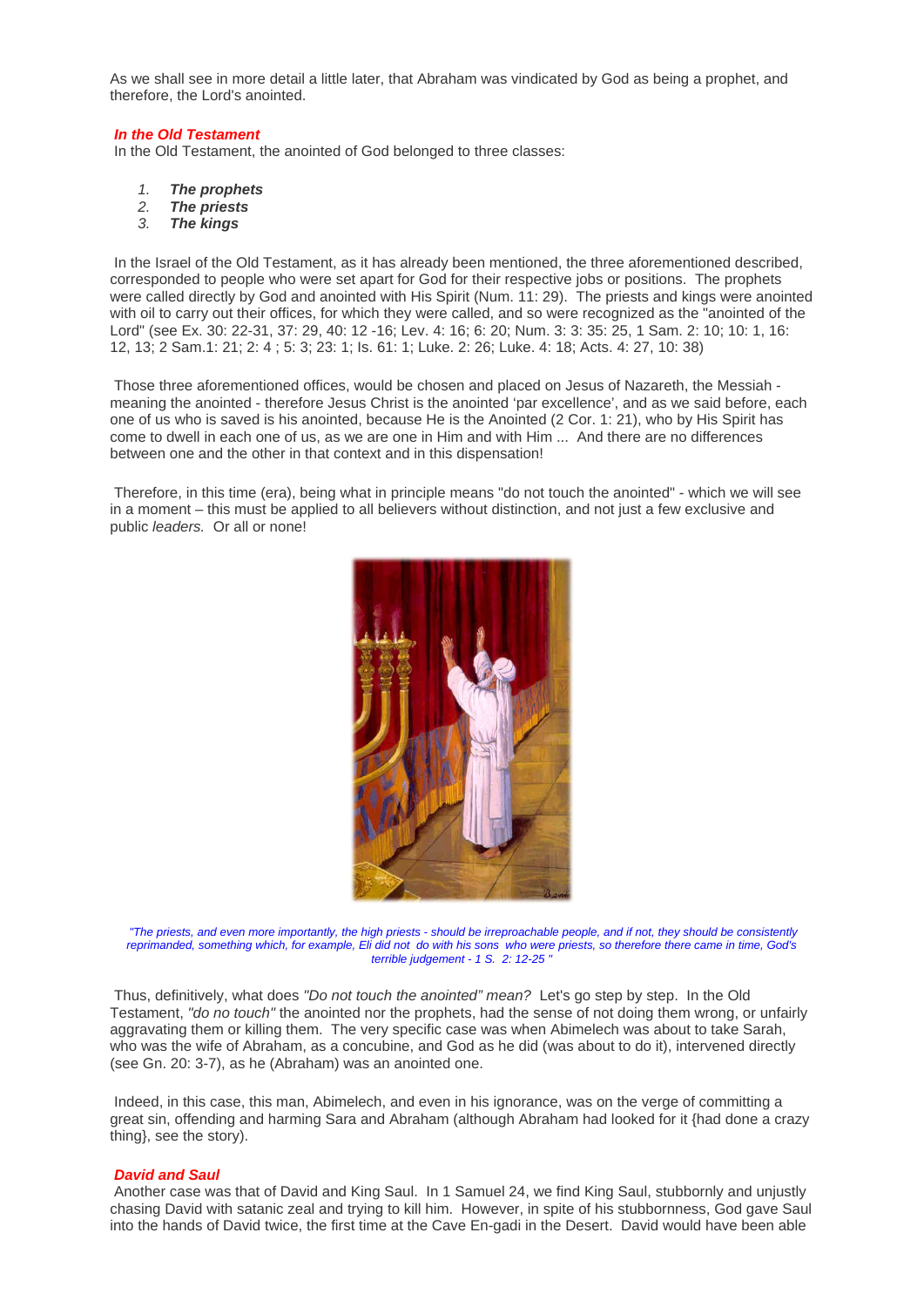to have killed Saul on the spot, but as the case was that he was still the anointed king of Israel, David did not kill him, and these were his words:

*6 And he said to his men, "The LORD forbid that I should do this thing to my master, the LORD's anointed, to stretch out my hand against him, seeing he* is *the anointed of the LORD."*

Later, the same situation was repeated, and David again refused to kill his terrible enemy:

*8 Then Abishai said to David, "God has delivered your enemy into your hand this day. Now therefore, please, let me strike him at once with the spear, right to the earth; and I will not have to strike him a second time!*" *9 But David said to Abishai, "Do not destroy him; for who can stretch out his hand against the LORD's anointed, and be guiltless?"*

 Clearly we can see that in this case, the law prohibited killing Saul, as he was anointed by God to reign, although God had already rejected him. David did not dare harm it, even less, kill him because of that word: "Do not touch My anointed ones" (Psalm 105)

 But brothers, what has this got to do with not reprimanding those that currently teach heresy or bad actions to the people of God? Absolutely nothing! In no way can this phrase be justified (Psalm. 105) that we should not dare to question the teachings of some of these *"anointed" leaders* nowadays, and them themselves - many of who are only in appearance -- no way!

 David, although he could have done so on two occasions, did not harm or kill Saul, which is to say, he did not "touch" him. However, he did truly reprimand him in the presence of his entire army, at least twice (see 1 S. 24: 10-15, 26: 17-20).

 Let's understand this: All the anointed of the Old Testament, including David himself, were duly reprimanded, even publicly, by the prophets of God; the Bible offers a comprehensive presentation of all this. It's also like this in the New Testament, as we saw with the case of Paul reprimanding Peter, and so on.



*"King Saul, although he was not "touched" by David, was publicly reprimanded by him"*

Consider again the written portion with which we started this article:

*1 I charge you therefore before God and the Lord Jesus Christ, who will judge the living and the dead at<sup>[\[a](http://www.biblegateway.com/passage/?search=2%20tim%204:1-2%20;&version=50;#fen-NKJV-29866a#fen-NKJV-29866a)]</sup> His appearing and His kingdom: 2 Preach the word! Be ready in season* and *out of season. Convince, rebuke, exhort, with all longsuffering and teaching.*

 Therefore, once and for all, you can not brandish the biblical text "do not to touch the anointed" (like a sword) when seeing us rebut, rebuke, exhort, reprimand, combat (denounce) false teachings and those who promote them:

 *-- Because the term "do not touch" refers to unfairly harming, cursing, killing, discrediting, slandering, defaming; ultimately destroying.* 

 *-- Because in the present day, the anointed are not a separated and elevated priestly class, but all true believers are anointed.*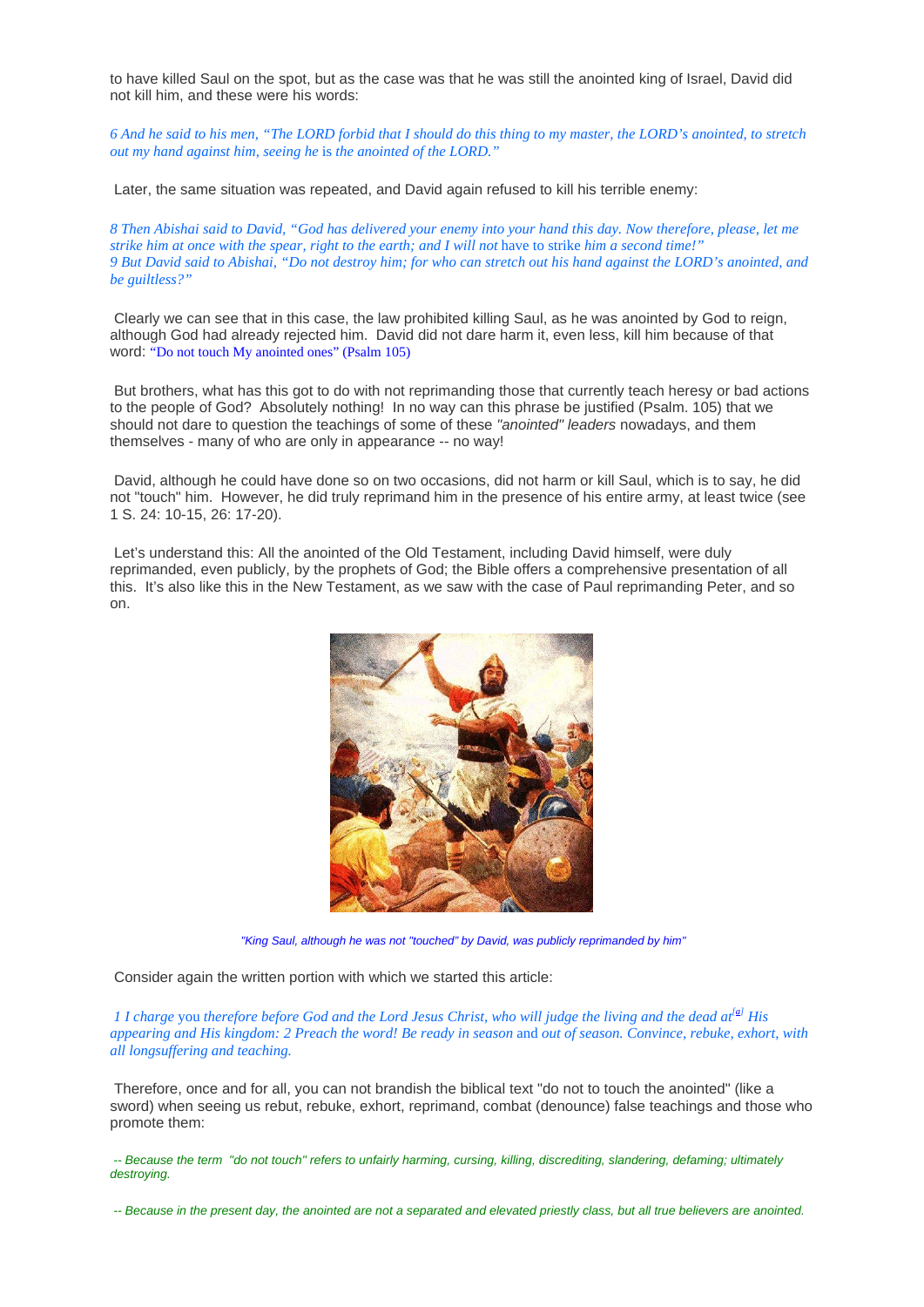*-- Because it is a Christian's duty to make an ardent defence of the faith which has been given to the saints because there are covertly wicked men who have entered into the Church (Jude 3, 4)* 

#### **It can be said louder, not clearer!**

#### *2 We shouldn't judge?*

 Wrongly, many today, hiding behind a humanistic sense of love and ethics, believe it is wrong, not only to expose the error, but also to expose its authors.

 Those of us who believe faithfully in displaying or exposing heresy according to the Bible, now in many cases we are being fiercely rebuked, accused of being rude and lacking love. Some even go further as we said at the beginning, taking the uncertain luxury of accusing us of being jealous or filled with hate. Or, so one could say, in a sense, they are doing "worse than us"!

 One of those famous sayings that they brandish (like a sword) as not to do, nor to allow a defence of the faith, is *"no judging".* One of the verses of the Bible badly used for this, is: *"Do not judge so that you will not be judged" (Matthew 7: 1).* But as we have always said through many articles, each verse of Scripture must be understood in its context, and not in isolation, and even less, intentionally.

 This mistaken intent is easily dismounted (and corrected) in using this verse in isolation, when we look at it in its context:

*2For in the same way you judge others, you will be judged, and with the measure you use, it will be measured to you. 3"Why do you look at the speck of sawdust in your brother's eye and pay no attention to the plank in your own eye? 4How can you say to your brother, 'Let me take the speck out of your eye,' when all the time there is a plank in your own eye? 5You hypocrite, first take the plank out of your own eye, and then you will see clearly to remove the speck from your brother's eye. (Mateo 7: 2-5)* 

 Clearly, we see that this type of judgement referred to by the Lord - which also has the involvement of "condemning judgement" *(krínete* in gr.) - refers to hypocritical judgement, which is to say, based on the pretence, duplicity and voluntary blindness, and not on the truth of Scripture. As the ministry "Biblical Discernment" finishes off by saying, when it states:

*"The brother who has a beam in his own eye should not judge another which has a straw in his. The lesson is clear, you can not judge another about their sin, if you are guilty of that sin "(1)*

 That is true. But that is very far from, and a long way indeed from making a fair trial, according to the Scriptures, as the Lord Jesus encourages us to do in John 7: 24 Stop judging by mere appearances, and make a right judgment."

 Those who cling to *"do not judge, so that you won't be judged"* to convict those who denounce the mistake, should read the entire chapter. Jesus said, *"Beware of false prophets, who come to you in sheep's clothing. ... "(v.* 15). How can we know the false prophets (know who they are), if we do not judge according to the Word of God? (2)

Some hold on to another biblical passage to argue that we should not judge:

#### **James 4:10-11 (New King James Version)**

10 Humble yourselves in the sight of the Lord, and He will lift you up. 11 Do not speak evil of one another, (do not slander one another - NIV) brethren. He who speaks evil of a brother and judges his brother, speaks evil of the law and judges the law. But if you judge the law, you are not a doer of the law but a judge.

 Note that it says *speak evil (slander / murmur)*, and *judging* the brother in the same context, therefore it is not a healthy judgement, but rather an unfair injuring, or "touching" the brother. Obviously that's not what we should do, but this is far from the apologetic or the defence of the faith and as we have been taught. MacArthur reads respect to that passage:

 *"This refers to slander or defamation. James does not prohibit the confrontation of those in sin, which is demanded in other passages of the Bible (Matthew 18: 15-17; Acts. 20: 31; 1 Cor. 4: 14; Col. 1: 28; Ti. 1: 13, 2: 15, 3: 10). But rather, it condemns the negligent charges, and derogatory slandering against each other "* 

Brothers before moving on in this point, let us make one thing very clear: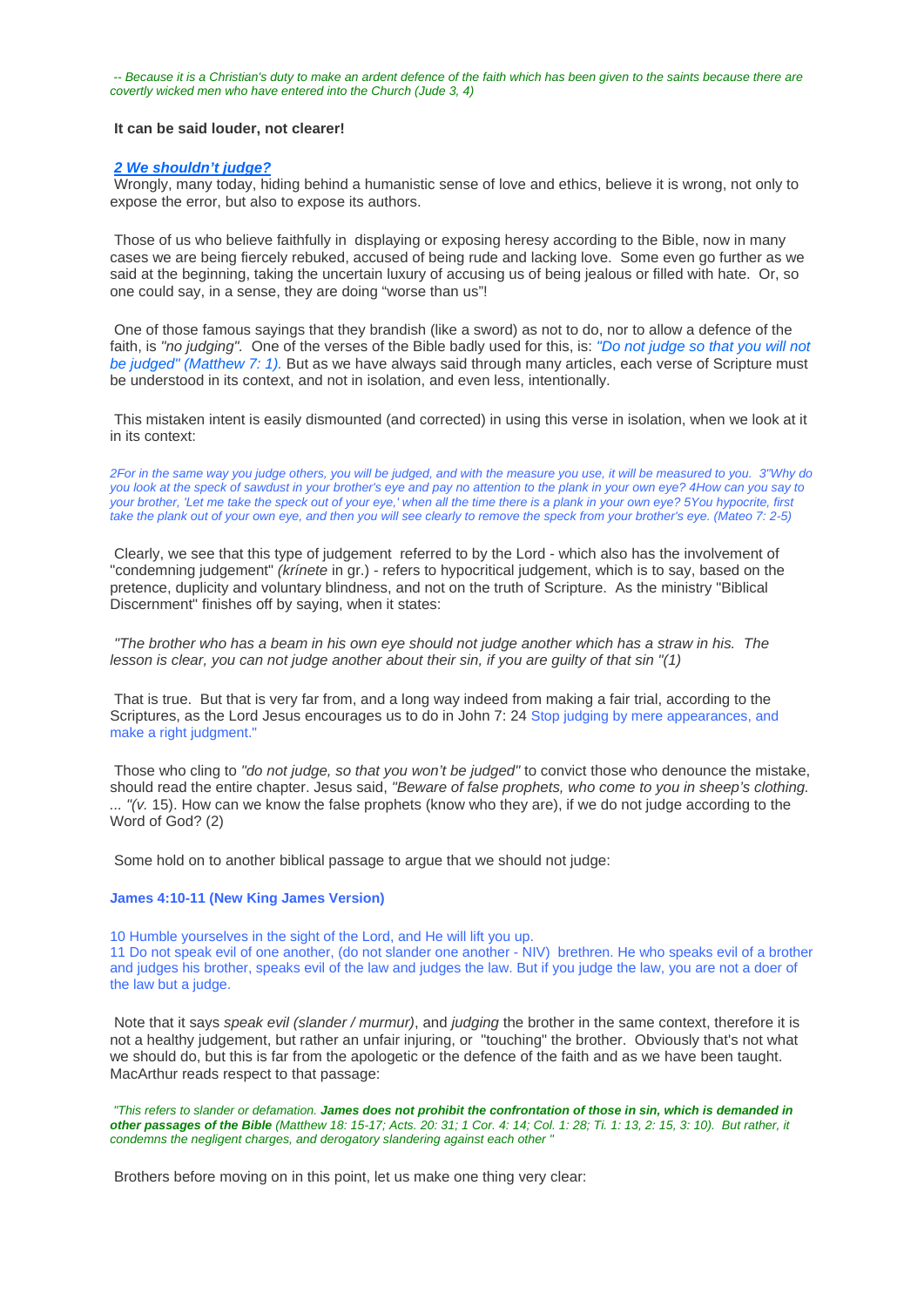#### **With what authority can we and must we reprimand and correct?** Answer**: That which the word of God gives us.**

 It is the Word of God which judges, and not our human viewpoint. It is the word of God which disqualifies the unspeakable, which reprimands as reprehensible, correcting what is incorrigible, which separates the inseparable, which destroys the destructive. The judge is the same Word of God, and that Word of God, which is a two-edged sword (Heb. 4: 12: Eph. 6: 17), has to be brandished rigorously!

 The Word, which is the sword of the Spirit, must be taken out and brandished rigorously and with love. This is our portion.



*"And take the sword of the Spirit which is the word of God - Eph. 6: 17 "*

 There is no point in saying, as many *do: "God will therefore judge them,* so *you should only dedicate yourself to praying and taking the word to the lost."*

 No! That is not the case. You and I have the tremendous responsibility before God to be salt and light (Matt. 5: 13, 14); And have no fellowship with the unfruitful works of darkness, but rather expose them*.* (Eph. 5:11); making a whip of cords and casting out of the temple of God everything that is not of God, and not allowing anyone to make the Father's house, a marketplace, and even to be considered lacking in love, as harsh or unpleasant as it was thought about our Lord when he literally did it (John 2: 3-16).

We can not live a passive Christianity, condensed and far from what others do. There is a court (judgement seat), the one of Jesus Christ, who will judge us harshly if we do not do what the Master did and taught us to do (2 Cor. 5: 10).

 We have a huge and thankless responsibility on behalf of God in His Word, **to judge all things** (1 Cor. 2: 15), in love, not only the lost, but mainly the saved, but who also are or may be in great danger to come to follow the demonic propositions of many false prophets and teachers, who teach - to name a few here – errors of wrong teaching like "Encounters of G12 and its content, G12 (itself), false ecumenism, false prosperity / Covenants' doctrine with God, the false move and manifestation of the Holy Spirit, the false revival, faith in faith (itself), simulation, positive confession, positive/tangible thinking, the doctrine of small gods (that we are small gods!), theology domain or dominionism, etc.. Etc.. Etc.. In other words, whole new parts which have been added to the Gospel, which is anathema (cursed) (see Gal. 1: 8, 9) and contumaciously even intended to be considered (part of the) gospel (itself)!

 No, there is no point in arguing *"God will judge them"!* God wants us to judge them (here) and now (1 Cor. 5: 12), not with condemnation, but by bringing to light what they do so that others are alerted and (can) separate themselves from all of it.

*Rom 16:17 Now I urge you, brethren, note those who cause divisions and offences, contrary to the doctrine which you learned, and avoid them.*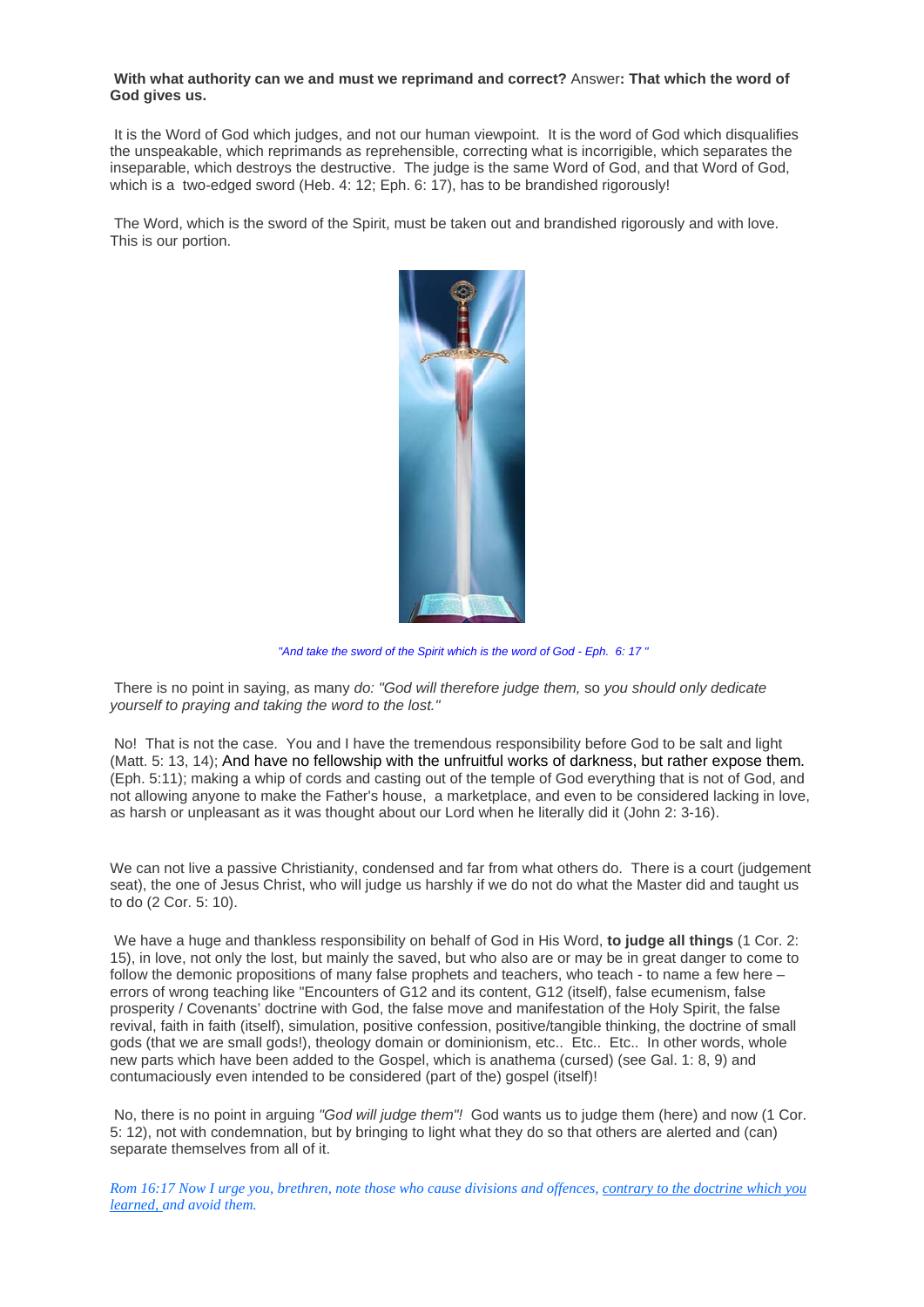*1 John 4:1 Beloved, do not believe every spirit, but test the spirits, whether they are of God; because many false prophets have gone out into the world.*

*Eph 5:11 And have no fellowship with the unfruitful works of darkness, but rather expose* them.

#### **The word could not be clearer!**



*"From the pulpits, media platforms, using all means at our disposal, it is necessary now more than ever to refute, rebuke, reprimand, encourage and raise the doctrinal truth over the heads of those who want to listen"*

 If a man said to be of God, publicly teaches doctrine and heretical and destructive action, although this is adorned with a thousand and one different funny costumes, but is not (of) grace, the falsehood - and he himself - will have to be publicly exposed through the ministry of The Word, and, if it is not done like that, he would sin, and all those of us who understood the situation would (also) sin - if nothing was done about it.

As **Brother Vicente Mercado Santamaria** addressing the Beloved Church says:

*"There is nothing that does more harm than the silence of the innocent or the silence of the "good people" in our case, the silence of the good Christians. Nothing saddens more than the ice (iciness) of indifference or blocked-up ears, instead of exposing extremely serious situations, which is to say, mortal situations, in our beloved Church. We feel that the Evangelical Church today is being precipitated downhill in a frightening apostasy fall due to the corruption or the perversion of the gospel being preached and practiced in many congregations."* The brother continues:

*"It is a situation similar to that experienced by the prince of preachers, Charles Spurgeon, in the nineteenth century, when he had to face the new winds of doctrine or heresy of modernism, liberalism and other movements that are repeated and even more amplified today. Spurgeon was forced to resign (from) his council of the Baptist Union, where almost everyone had opposed him or kept quiet to the complaints. Precisely Spurgeon had entitled his messages of this controversy within the Church, "The Decline" ( "Down - Grade" or downhill, off the cliff, and so on.). We know where they began or where these heresies have come today, but we do not know where they can go on to in the coming years. What we are seeing is scandalous. " (3)*

 We can not play any more the comfortable and puerile rôle of "silence of the lambs": the duty of every true believer is to be active and zealous in the defence of the faith:

*Titus 1:13-14 13 This testimony is true. Therefore rebuke them sharply, that they may be sound in the faith, 14 not giving heed to Jewish fables and commandments of men who turn from the truth.*

As **Dave Hunt** also expresses below: